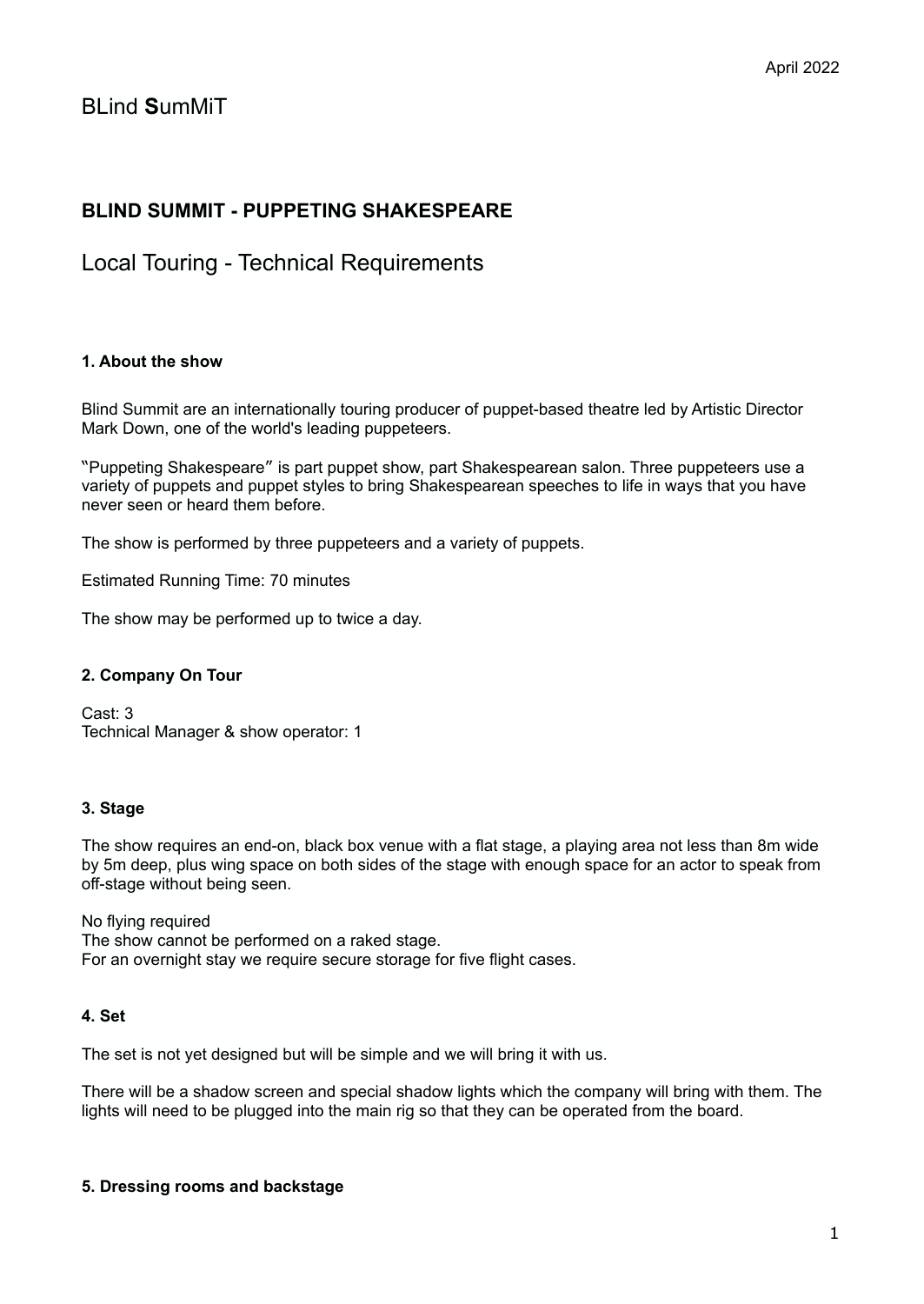We require a minimum of two dressing rooms - one male and one female.

There must be access to a shower and space to hang clothes.

We need space for puppet maintenance (a clean work-surface and access to power points). This could be in one of the dressing rooms if there is space, or another backstage location if the dressing rooms are small.

We will require access to ironing and laundry facilities on the day of the performance.

#### **6. Get In and Get Out**

Get in and technical rehearsal: one day on day of 1st performance.

The venue should pre-rig lighting if possible and provide a minimum of one member of their technical team for the duration of the get-in and get-out. Any additional cost for technical support or pre-rigging must be pre-arranged and agreed to by the venue and Blind Summit Theatre, before any such costs are incurred.

Proposed Schedule:

| Day     | Time        | <b>Detail</b>                                                                                                                                | <b>Staff</b><br>(to be provided by venue<br>without charge |
|---------|-------------|----------------------------------------------------------------------------------------------------------------------------------------------|------------------------------------------------------------|
| Advance | tbc         | Pre-rig                                                                                                                                      | tbc                                                        |
| Day 1   | 0900 - 1300 | Get In - approx 1 hour<br>- Positioning table & setting up<br>stage<br>- Focus and Gel Lights<br>- Set Lighting States<br>- Set Sound levels | $1 \times LX$<br>1 x Sound                                 |
| Day 1   | 1400 - 1800 | Technical Rehearsal<br>Cast Warm Up                                                                                                          | 1 x LX Op                                                  |
| Day 1   | 1930 - tbc  | Performance                                                                                                                                  | 1 x LX Op                                                  |
| Day 1   | 60 mins     | Get Out                                                                                                                                      | 2 x technicians                                            |
|         |             |                                                                                                                                              |                                                            |

Exact timings for the day should be agreed a minimum of two weeks prior to the touring date.

## **7. Sound**

We will require a standard front of house speaker system and a CD player with single / continuous play option. Both sound and lighting desk should be close enough for one person to operate.

We will also need the option of use of 1 x headset mic depending on the acoustics of the venue. If this is not possible, then Blind Summit should be informed in advance.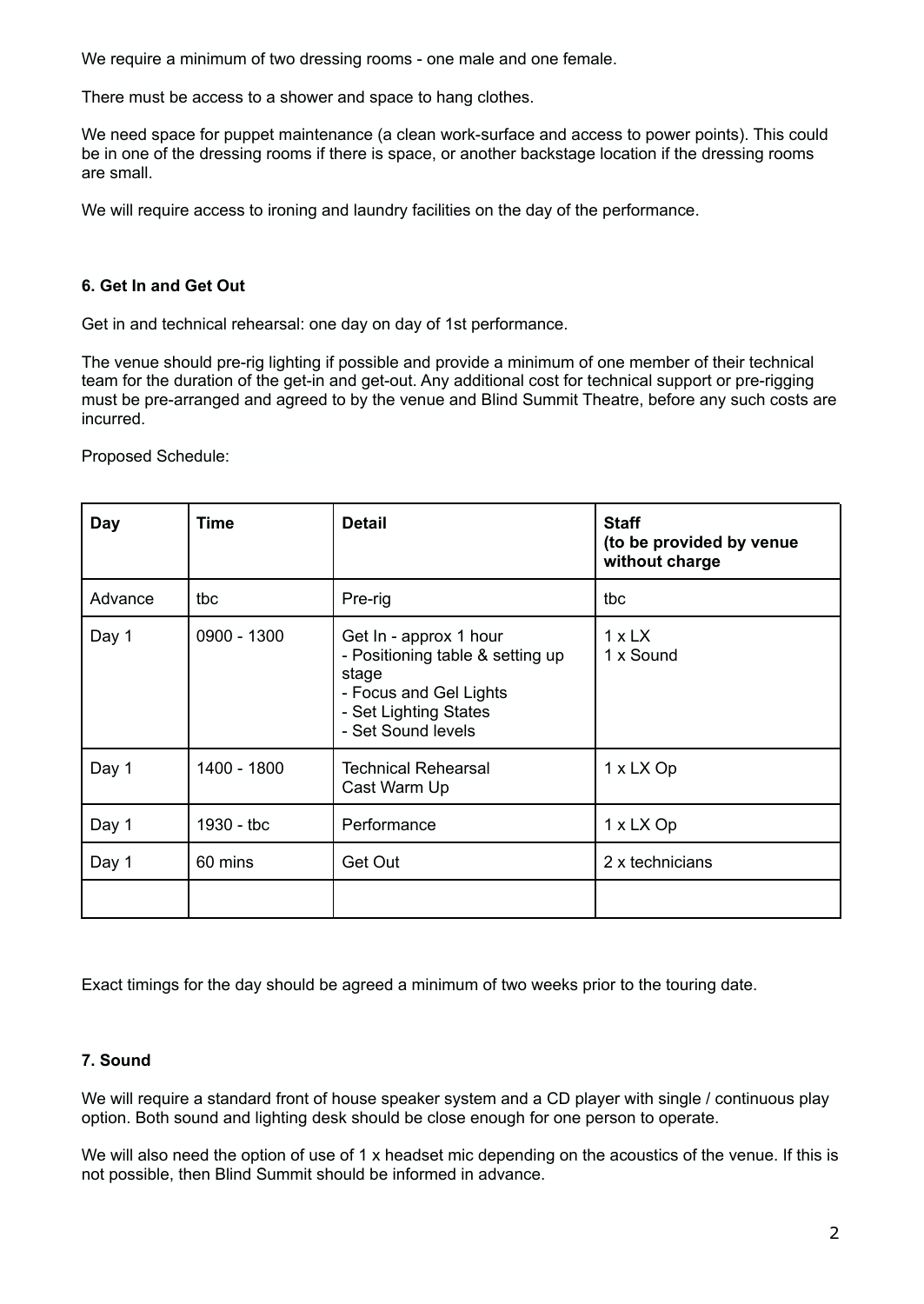## **8. Show Operation, Coms, Clearance**

The touring technician will operate the sound and lights but may utilise the house lighting operator. Both sound and lighting desk and house-lights should be close enough for one person to operate.

Clearance should be given to the touring technician/stage manager to begin the show.

## **9. Lighting**

We will bring with us our own gel, but any colour you can pre-rig will speed up the focusing time.

We will bring 4 special shadow lights which will need to be plugged into the main rig so that they can be operated from the board.

#### **Lanterns Used/Lighting Overview**

We will need to have access to the full set of the theatre's lighting rig and lights. The company will provide a lighting plan in advance so that it can be pre-rigged to save time.

## **10. Parking**

We may require parking for one transit van at the venue. This should be provided within walking distance and at no extra cost.

#### **11. Audience volunteer in show**

There may be audience participation in the show. In this case the venue must ensure that there is a safe passage for someone to come on and off stage.

## **12. Programmes**

Blind Summit will provide a free-sheet as a pdf that can be offered as a free download from the venue website or handed out by venue staff to all audience members.

#### **13. Post show activity - "Meet the Puppets"**

Our "Meet the Puppet" event after the show allows the audience to meet the puppet and performers in the foyer and have their photo taken, ask questions or find out more about Blind Summit.

For this we require:

- Two tables set-up in the foyer, one for the puppet and one for information leaflets
- A route for the performers to take from backstage to the foyer after the show

The tables will be manned by Blind Summit's company manager and will include a newsletter sign-up sheet for the company and a donation box.